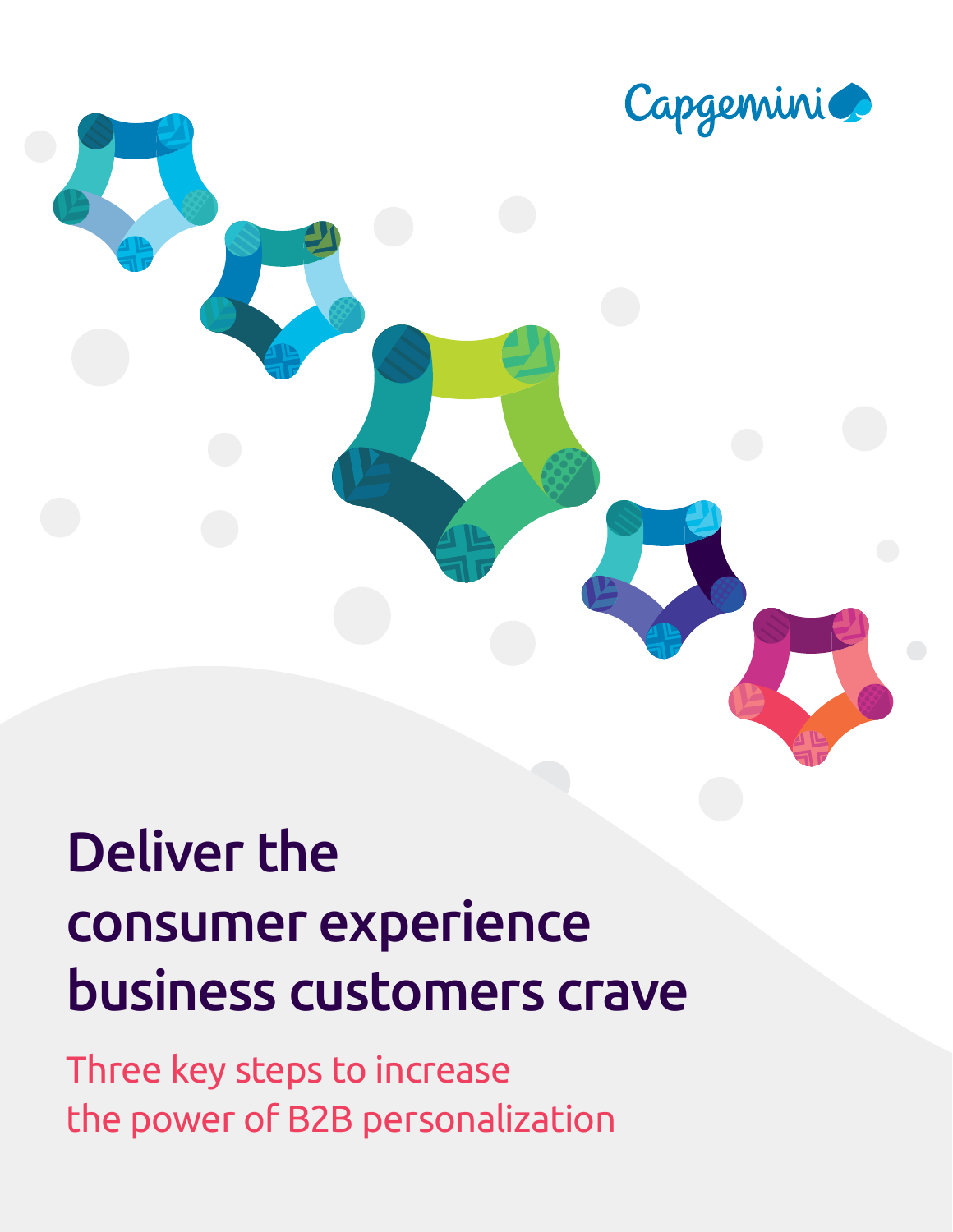B2B customers have craved buying experiences similar to those in their daily lives as consumers for years. For example, a **[Salesforce study found](https://c1.sfdcstatic.com/content/dam/web/en_us/www/documents/commerce-cloud/sfcc_TransformingB2B_Ebook.pdf)** 70 percent of business buyers want an "Amazon-like" buying experience from their vendors and 74 percent of business buyers expect vendors to provide personalized experiences.

This is even more true recently, with typical B2B in-person sales interactions completely upended.

B2B customers increasingly demand the same seamless, personalized path-to-purchase with features like overnight delivery, BOPIS, and flexible returns.

Most notably, B2B customers want more efficient self-service tools, so they can access their account and easily reorder without needing to go through a salesperson, and products and services specifically tailored to their role, company type, and buying preferences.

### B2B personalization challenges and opportunities

However, even fairly mature B2B companies haven't figured out how to tailor services, content, workflows, and messaging for customers. Personalization requires the right organizational capabilities and cross-department collaboration to support improved customer experience across all touchpoints. It also requires connected technology capabilities that can gather the right information and deliver the best data-driven insights across channels.

Unfortunately, few companies possess the deep, granular customer segmentation that defines B2B customer journeys in order to discover unique selling opportunities. With the right roadmap, however, they can begin the process with these key steps.

#### Define B2B customer journeys

The right analytics program can help companies begin to fully understand the entire path to purchase. There are two key differences in B2B customer data: the relationships last much longer and the journey is more complex because it involves numerous roles as well as supply-chain partners. The variety of touchpoints, longer lead-times, and entangled purchase workflows are much more involved. Understanding these steps and then refining and optimizing them so that they are streamlined and in the right order are key to building the seamless, friction-free experience buyers now expect.

### Understand B2B customers in context

It is important for companies to understand the context of every B2B buyer – including their industry, role, location, and challenges they face – and how these cues impact their purchase (or recurring, multiple purchases). With this information on hand, companies can develop relevant, targeted recommendations and workflow notifications for the employees based on accurate, actionable data-driven insights and online consumer behavior.

### Tackle B2B personalization at scale

A holistic customer data strategy and roadmap can target B2B customers in the right way at the right time, at scale. A successful program organizes data into key segments and understands the value of each: identity, quantitative, descriptive, and qualitative. This new data foundation can identify specific behaviors that will help develop tailored offers and relevant content and empower self-service capabilities with customizable options. With those capabilities in place, companies can create an unbroken, end-to-end B2B experience without limits.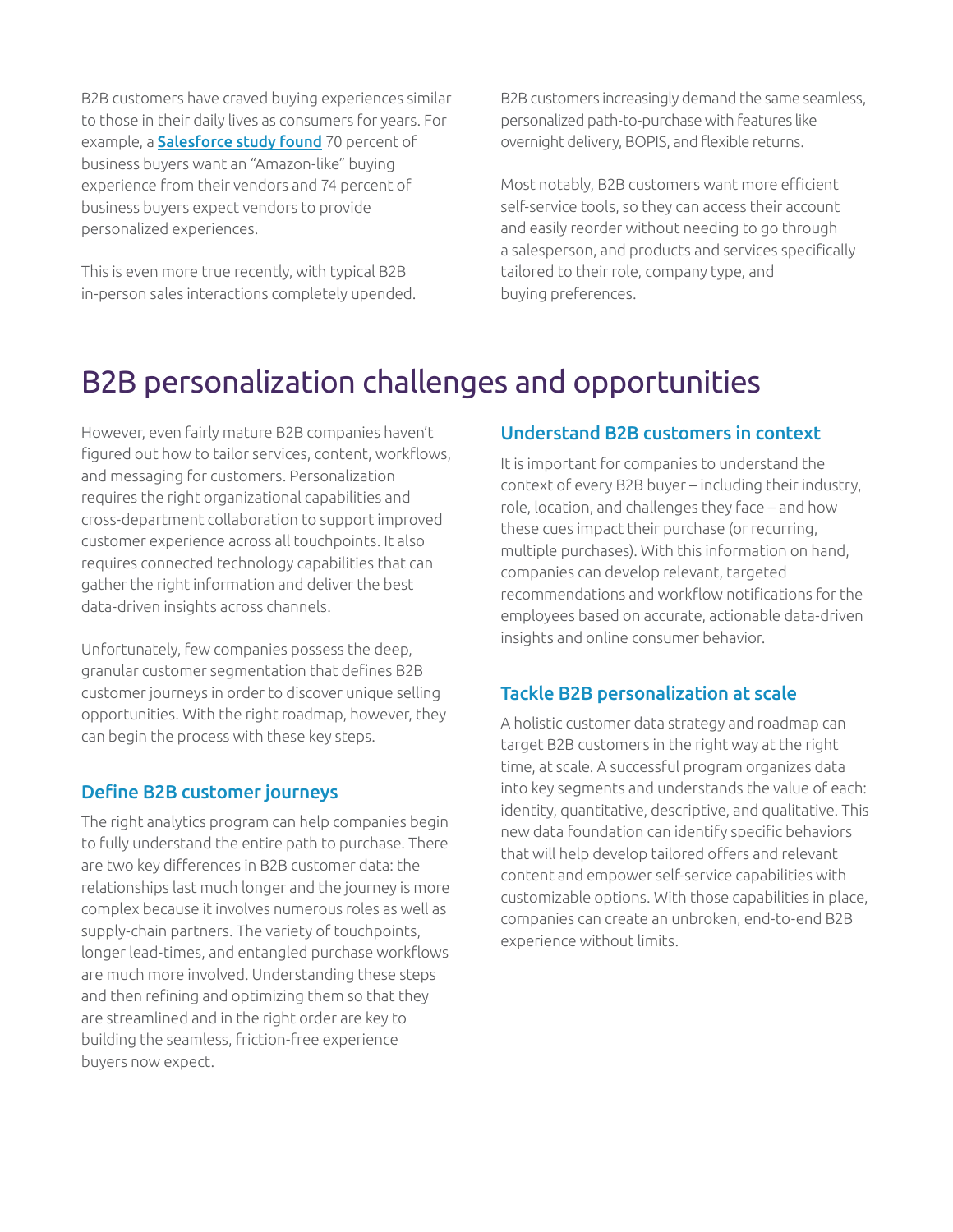## The evolving roadmap towards B2B personalization

Historically, personalization has typically been more focused on product recommendations and "you may also like" functionality, as opposed to establishing a deep understanding of the customer at the qualitative level: that is, what they are trying to solve, what the brand means to them today, and how the brand value proposition resonates as it evolves over time.

Personalization has been, up until now, a missing piece. However, expectations of B2B customers will continue to grow, and no matter what the future holds, those buyers will continue to demand the same seamless yet personalized experience they get when they press "buy" on Amazon.

Increased customer loyalty, renewed brand affinity, and new customer acquisition are a few benefits of a well-executed personalization strategy. Programs can also reduce operating costs due to more efficient, integrated systems that allow for self-service, cross-organizational communication, knowledge sharing, and streamlined customer service.

Clearly, it is not something that companies can ignore if they want to succeed in B2B. Now is the time to consider the technological capabilities and operational design necessary to provide the personalized digital customer experience that today's B2B buyer craves.

### For more information, please contact:

### Mike Davidson

Executive Creative Director Digital Customer Experience at Capgemini [mike.davidson@capgemini.com](mailto:mike.davidson%40capgemini.com?subject=)